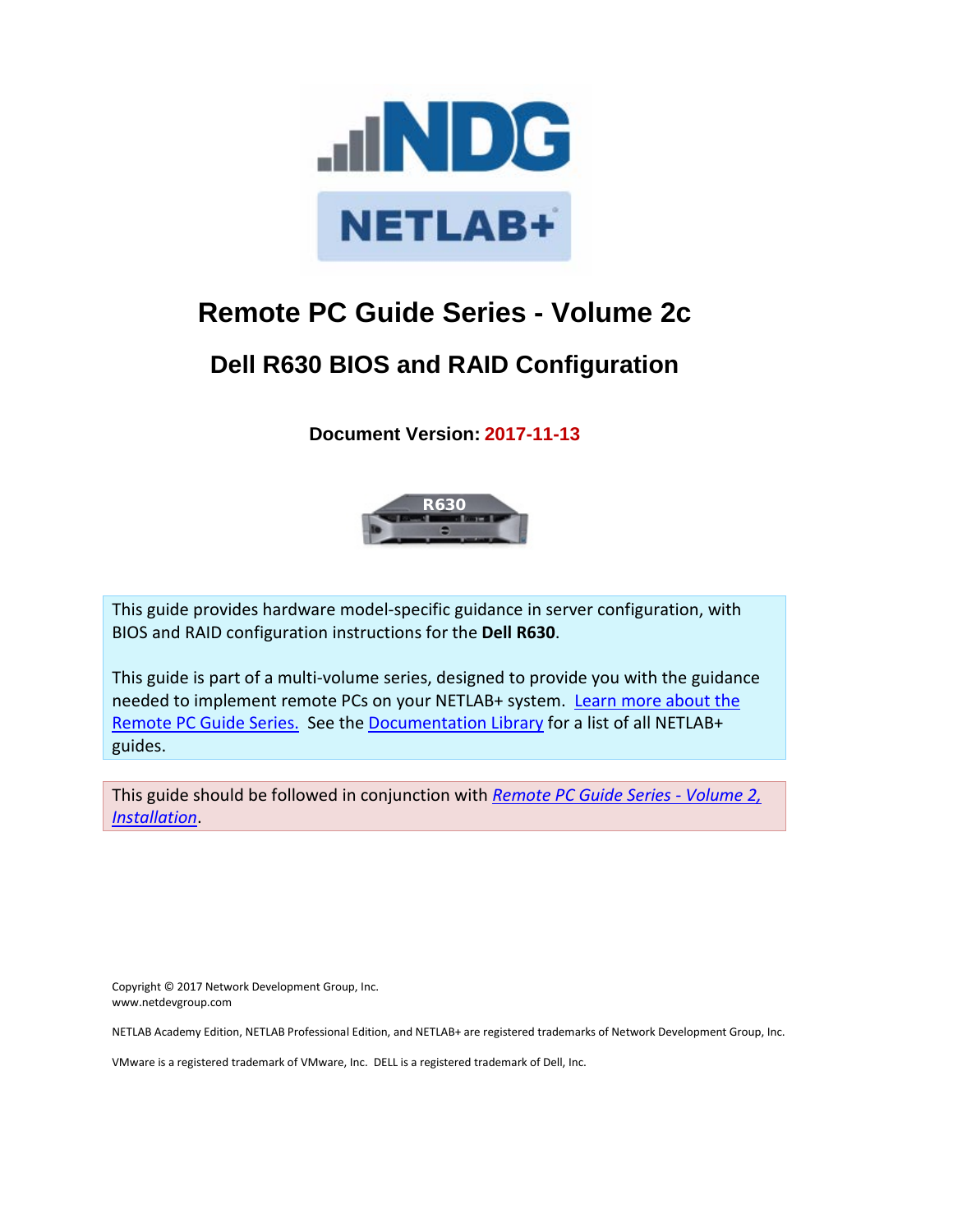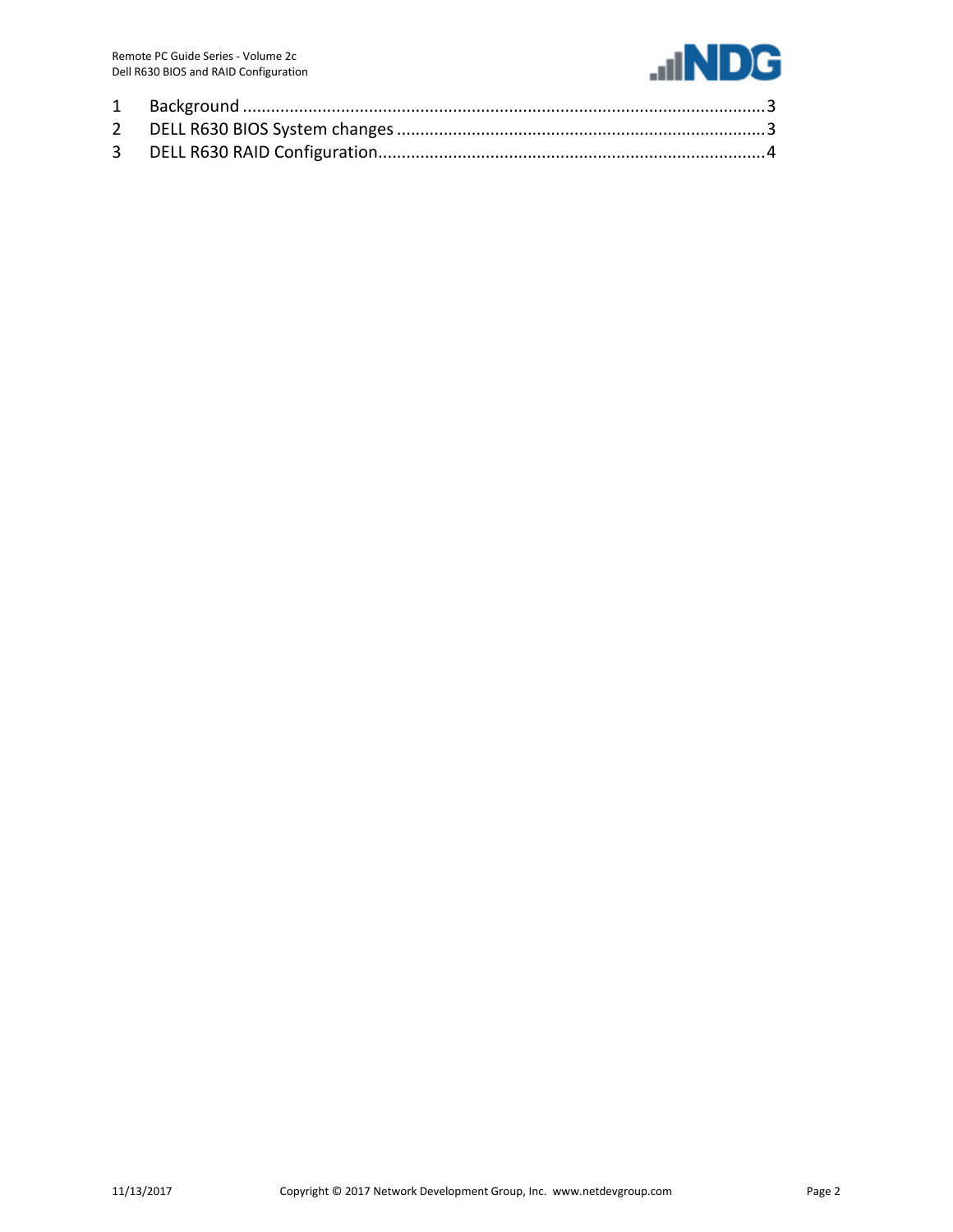

#### <span id="page-2-0"></span>**1 Background**

This guide is designed to assist an administrator with setting up and configuring the NDG Supported **Dell R630**.

If you are using a Dell R720, please see *[Remote PC Guide Series -](http://www.netdevgroup.com/support/documentation/NETLAB_Remote_PC_Guide_Vol_2b_Dell_R720.pdf) Volume 2b - Dell R720 [BIOS and RAID Configuration](http://www.netdevgroup.com/support/documentation/NETLAB_Remote_PC_Guide_Vol_2b_Dell_R720.pdf)*

Before proceeding with the setup and configuration process described in this guide, please review the current recommended specifications for ESXi host servers used to host virtual machines in NETLAB+ pods. The latest information is available on the NDG Website:

[http://www.netdevgroup.com/support/remote\\_pc.html#vm\\_host\\_server\\_specification](http://www.netdevgroup.com/support/remote_pc.html#vm_host_server_specifications) [s](http://www.netdevgroup.com/support/remote_pc.html#vm_host_server_specifications)

## <span id="page-2-1"></span>**2 DELL R630 BIOS System changes**

Please verify that your system has the latest BIOS installed. You may obtain the latest [drivers and downloads](http://www.dell.com/support/drivers/us/en/04/DriversHome/NeedProductSelection) for the Dell R630 from Dell's website.

Please use the instructions at the following link to setup the BIOS: [http://topics-cdn.dell.com/pdf/poweredge-r630\\_owner's%20manual\\_en-us.pdf](http://topics-cdn.dell.com/pdf/poweredge-r630_owner%27s%20manual_en-us.pdf)

Special Instructions for changing BIOS settings:

- 1. Open the link above and click on **Pre-operating system management applications** in the Table of Contents.
- 2. Click on **System Setup** in the Table of Contents and follow the instructions under **Viewing System Setup** to enter the System setup menu on the server.
- 3. Click on **System BIOS** under the **System Setup** heading in the Table of Contents.
- 4. Please verify the following settings have been set in the appropriate menu option areas on the server:
	- a. Memory Settings System Memory Testing Enabled
	- b. Memory Settings Memory Operating Mode Optimizer Mode
	- c. Processor Settings Execute Disable Enabled
	- d. System Profile Settings System Profile Performance
	- e. Miscellaneous Settings Report Keyboard Errors Do Not Report
	- f. Miscellaneous Settings F1/F2 Prompt on Error Disabled
- 5. Make sure to save settings and exit.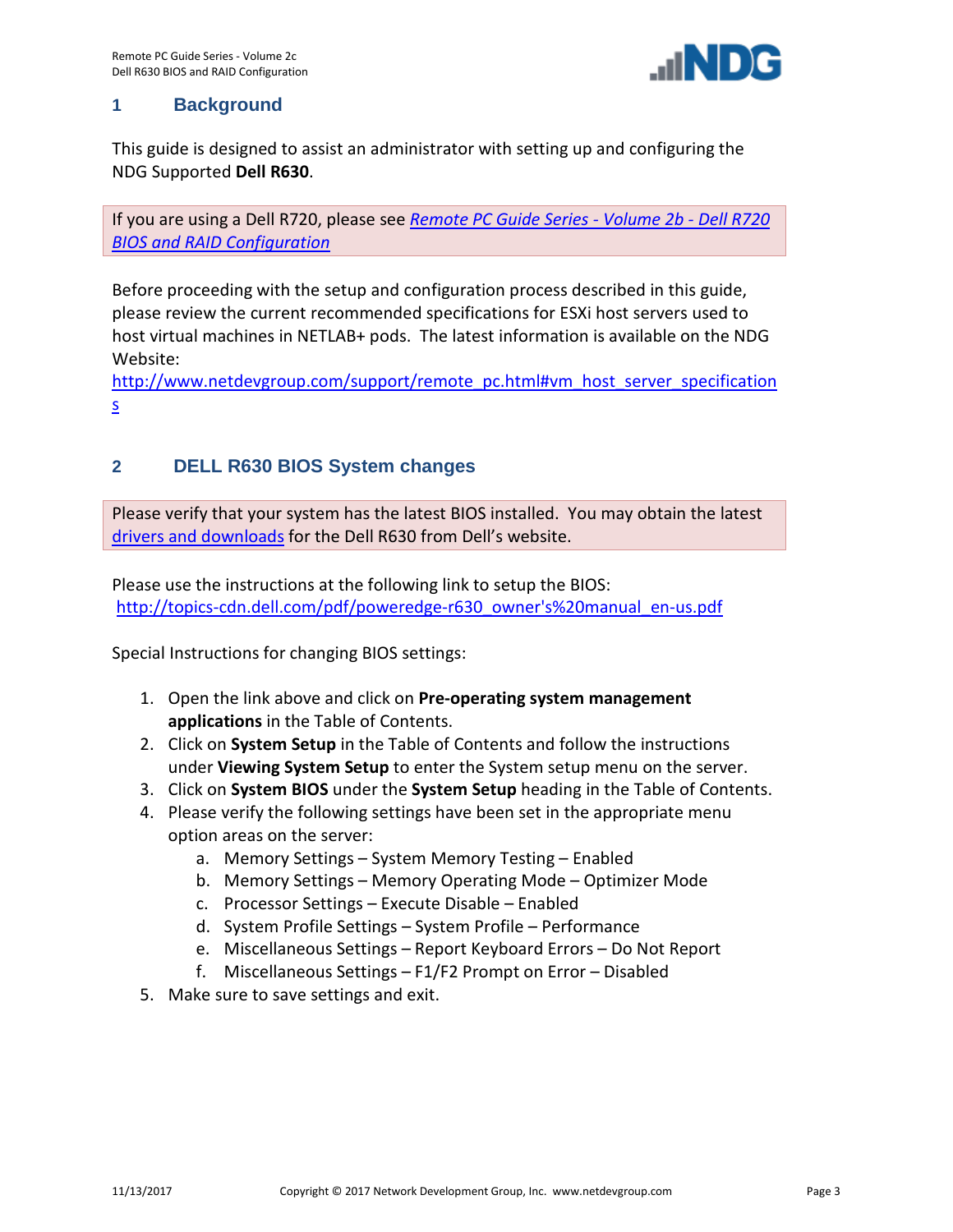

## <span id="page-3-0"></span>**3 DELL R630 RAID Configuration**

Redundant Array of Independent Disks (RAID) is designed to give the server redundancy and increased performance depending on the RAID type selected. The recommended and tested configuration for an eight-drive setup is RAID 5. If you wish to teach courses that need high IOPS (Input/Output Operations per Second) such as VMware View, then you will need to consider the eight-drive configuration to maximize writes speeds and pod count per host. The H730P RAID controller with 2GB cache is recommended and supported.

RAID 5 arrays may take several hours to initialize as the controller creates parity on the drives. The 8x2TB drive configuration will take approximately **4** hours.

**RAID 5** is known as striping with parity. RAID 5, when leveraged on proper RAID controllers, combine performance characteristics of a striped array with fault tolerance and maximizing drive space.

RAID 5 requires a minimum of 3 drives and distributes parity across all drives. If a drive fails, the array performance will be impacted as the reads for the failed drive is reconstructed from parity striped across the other disks. RAID 5 can only tolerate one disk failure. A two disk failure will cause the array to fail.

Until recent years, the performance of RAID 5 was limited and not as robust as other RAID solutions. This was due to parity algorithms and limited processing resources on the controllers. High-end controllers with faster processors and larger cache can perform at levels where they no longer are the bottle-neck to storage, allowing us to leverage additional storage space and spindle count for increased IO operations.

Please verify that your system has the latest H730P RAID Controller Firmware installed. You may obtain the [latest drivers and downloads](http://www.dell.com/support/drivers/us/en/04/DriversHome/NeedProductSelection) for the Dell R630 from Dell's website.

Please use the following document to setup the RAID on your host server: [http://topics-cdn.dell.com/pdf/poweredge-rc-h730p\\_User's%20Guide\\_en-us.pdf](http://topics-cdn.dell.com/pdf/poweredge-rc-h730p_User%27s%20Guide_en-us.pdf)

Special Instructions for the RAID setup:

- 1. Open the link above and click on **BIOS Configuration Utility Menu Options** in the Table of Contents.
- 2. Click on **Virtual Disk Actions** in the Table of Contents.
- 3. Scroll down to **Virtual Disk Management** (pg. 63) and follow the instructions to configure the virtual disk.
- 4. You should start with a clean configuration. If not, you will need to clear any existing configuration.
- 5. At Step 6 in the linked document, select RAID 5.
- 6. At Step 9, highlight all of the physical disks.
- 7. Skip Step 15 and click OK.